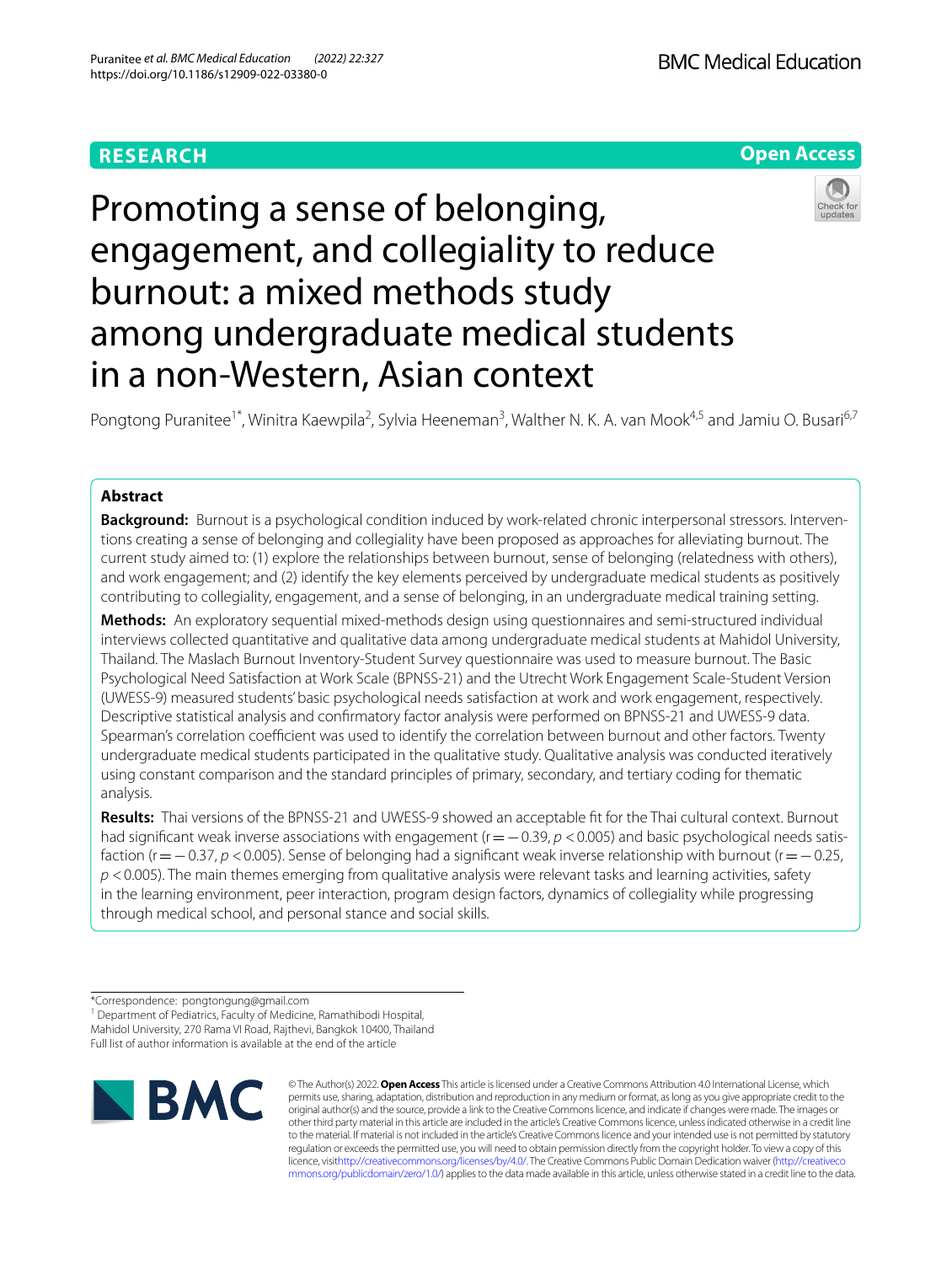**Conclusions:** Sense of belonging, engagement, and collegiality were related to burnout. The key features for promoting collegiality, the sense of belonging, and engagement were relevant tasks and learning activities, safety in the learning environment, peer interaction, program design factors, dynamics of collegiality while progressing through medical school, and personal stance and social skills.

**Keywords:** burnout, medical education, professional health education

## **Background**

In 1993, Maslach defned burnout as a psychological condition in response to chronic interpersonal stressors related to work [\[1](#page-10-0)]. However, in 2019, the World Health Organization re-defned burnout from a health perspective as a syndrome resulting from chronic and poorly managed workplace stress that is characterized by 1) high emotional exhaustion or feelings of energy depletion, 2) high depersonalization or cynicism related to one's job, and 3) a lack of personal accomplishment or perception of low professional efficacy  $[2]$  $[2]$ .

Previous studies have reported that the prevalence of burnout among medical students ranges between 45 and 71% [[3\]](#page-10-2). Although many of these studies have been conducted in Western countries, those originating in non-Western contexts indicate that burnout is a cross-cultural problem [\[4\]](#page-10-3). For example, among undergraduate medical students in Thailand, the prevalence of burnout in three domains (high emotional exhaustion, high depersonalization, and low professional efficacy) combined was 28.4% [[5\]](#page-10-4). In one study, Srikam et al. [\[6](#page-10-5)] evaluated the level of burnout among residents in Thailand. They reported that 38.8, 52.8, and 40% of the residents experienced emotional exhaustion, depersonalization, and reduced personal accomplishment.

Work engagement is a positive, fulflling, work-related state of mind, and is considered to be a positive factor for mitigating against burnout. Thus, interventions to promote work engagement may have preventive value against burnout. Work engagement is characterized by vigor, dedication, and work absorption  $[7-11]$  $[7-11]$  and is a component of the domain of the resources in the Job Demands-Resources Model (JD-R). In both Western cultures and Asian cultures, work engagement is inversely correlated with burnout [[12,](#page-10-8) [13](#page-10-9)].

Resilience is a crucial factor in promoting work engagement [\[14,](#page-10-10) [15\]](#page-10-11). In 2016, McKenna et al. defned resilience as the ability to bounce back when a person encounters adversity. Social resilience is the ability of a group to tolerate stress adaptively through mutual trust and bonding among its members [[16\]](#page-10-12). Hence, resilience has been proposed as a critical factor in promoting well-being in the workplace [\[17](#page-10-13), [18](#page-10-14)]. Social resilience can result from connecting members in the workplace with each other, which can also described be described as collegiality. According to Maslow's hierarchy of needs, collegiality can fulfll the need for relatedness (belongingness). Belongingness refers to the desire to have a sense of belonging, and entails feeling accepted and valued by others [[19,](#page-10-15) [20](#page-10-16)]. Alongside resilience, a sense of belonging is also considered to be crucial for promoting work engagement. A sense of belonging occurs when a person is involved in a system or environment in which they perceive themselves to be integral, and comprises (1) the perception of being valued for involvement, feeling accepted, and needed, and (2) a perceived ft between their individual characteristics and the system or environment [[21\]](#page-10-17). In a study among Korean pharmacy students [[22](#page-10-18)], the need for relatedness in psychological needs satisfaction was inversely related to burnout. Therefore, building social connections among colleagues and friends in relation to burnout may be a promising solution for alleviating burnout.

Hence, novel or alternative interventions that create a sense of belonging (being valued and perceived ft) and collegiality have been proposed as approaches for overcoming the disconnection between peers and other professionals in the clinical workplace. These interventions are expected to increase work engagement both in the clinical and pre-clinical setting, and decrease the incidence of burnout. In the Thai undergraduate medical curriculum, the learning environments difer between the clinical years (years 4–6) and the pre-clinical years (years 1–3). In the clinical years, undergraduate medical students are part of smaller groups of 10–25 students rotating in different clinical departments. Their learning environment is more authentic, including working in patients' care teams, which involves interactions with patients, nurses, teachers, senior students, residents, and fellows. In contrast, in the pre-clinical years, students are either part of the full year group (e.g., in a lecture hall) or part of a smaller group of 30 students (e.g., in classroom or laboratory teaching). Thus, for pre-clinical students, social interactions mostly occur among peers and some teachers.

However, key factors that promote a sense of belonging (being valued and perceived ft) and collegiality related to alleviating burnout are still poorly understood, especially from a non-Western, Asian medical students' perspective. Many non-Western medical schools, including those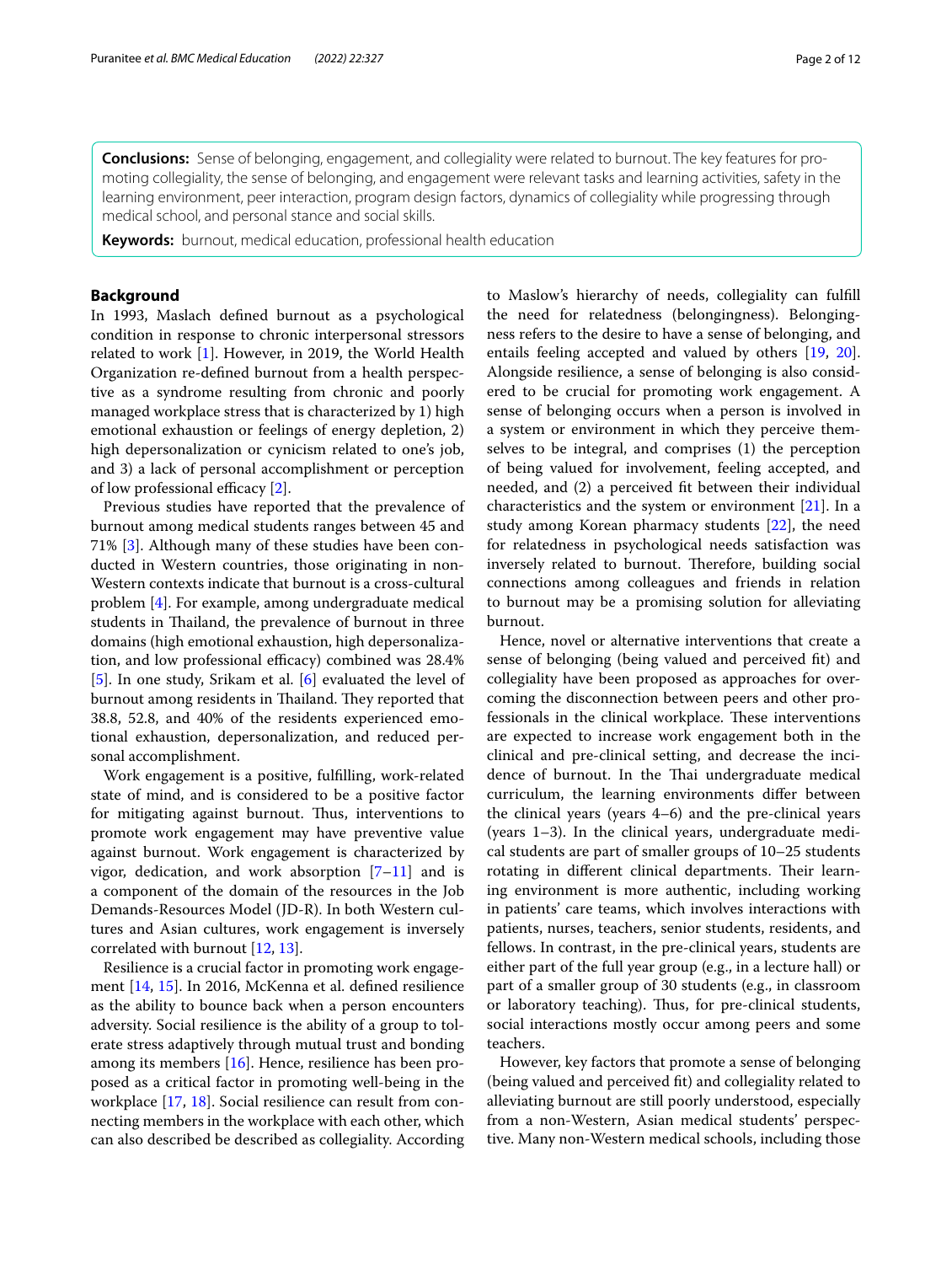in Asia, have adapted medical curricula from Western medical education frameworks, because social and cultural needs and resources are fundamentally diferent in Western medical education frameworks, including interactions between peers and staf, societal expectations, motivations, and interests of the faculty staff [\[23](#page-11-0), [24](#page-11-1)]. In addition, because Asian cultures are generally collectivist, the group's needs and goals are typically valued above the individual's desires. Thus, long-term relationships with group members and supporting the group are crucial for cultural values in collectivist cultural contexts [[25\]](#page-11-2). Exploring these aspects among undergraduate medical students is thus essential to guide the design of new interventions to alleviate burnout in medical schools in non-Western, Asian contexts.

To investigate this issue, we examined the following research questions:

1. To what extent is burnout related to a sense of belonging (relatedness with others) and work engagement for undergraduate medical students?

2. What are the key elements that undergraduate medical students perceive as positively or negatively contributing to promoting collegiality, engagement, and a sense of belonging?

#### **Methods**

An exploratory sequential mixed-methods design was applied to collect quantitative and qualitative data, using questionnaires and semi-structured individual interviews, respectively. This study was approved by the Ethics Committee of the Faculty of Medicine of Ramathibodi Hospital, Mahidol University.

## **Quantitative component**

## *Participants and setting*

Medical students in years 1–6 at Ramathibodi Hospital, Mahidol University, Bangkok, Thailand, were invited by an education staf member after a plenary lecture to participate in the quantitative component of this study in the last semester of the 2020 academic year. Students that did not want to participate were welcome to leave. The questionnaires were then distributed in a written format. Students handed in completed questionnaires at the desk in front of the lecture hall, ensuring that data were collected confidentially. The research team could not track the data back to individual participants, and only the primary researcher had access to the data. A total of 1160 medical students provided informed consent for data collection. Each participant was able to withdraw from the study at any time, and no incentive was provided for participation.

#### *Questionnaires*

Three questionnaires were used, as follows:

1. The Maslach Burnout Inventory-Student Survey Thai version (MBI-SS), a 15-item questionnaire rated using a seven-point Likert scale, with three factors: high emotional exhaustion, high depersonalization, and low professional efficacy  $[5, 7, 8, 26]$  $[5, 7, 8, 26]$  $[5, 7, 8, 26]$  $[5, 7, 8, 26]$  $[5, 7, 8, 26]$  $[5, 7, 8, 26]$  $[5, 7, 8, 26]$ .

2. Basic Psychological Need Satisfaction at Work Scale (BPNSS-21), a 21-item questionnaire, rated with a sevenpoint Likert scale ranging from "not at all true" to "very true," and three factors: autonomy, competence, and relatedness [[27–](#page-11-4)[30\]](#page-11-5).

3. Utrecht Work Engagement Scale-Student version (UWESS-9), a nine-item questionnaire, using a sevenpoint Likert scale with three factors: vigor, dedication, absorption [\[31](#page-11-6)[–36](#page-11-7)].

The BPNSS-21 and UWESS-9 were translated, and their psychometric properties were determined for the Thai context.

## *Analysis*

A descriptive statistical analysis was performed to identify participants' burnout prevalence, basic psychological need satisfaction level, and engagement level. The psychometric properties and confrmatory factor analysis of the BPNSS-21 and UWESS-9 were examined. Psychometric sensitivity evaluation was conducted by measuring central tendency and shape. Items with skew (Sk) and kurtosis (ku) above three, in absolute values, were interpreted as sensitivity problems. The fit indices used for confrmatory factor analysis were the chisquare and degrees of freedom ratio  $(\chi^2/df)$ , standardized root mean squared error (SRMR), comparative ft index (CFI), Tucker–Lewis index (TLI), and the root mean square error of approximation (RMSEA) (acceptable ft index values are provided in the Appendix). In addition, confrmatory factor analysis and Spearman's correlation coefficient were performed using  $AMOS^{\circledast}$  version 18.0 and SPSS Statistics for Windows version x.0 (SPSS Inc., Chicago, IL, USA) to identify correlations between the sense of belonging, burnout, engagement, and other factors.

## **Qualitative component** *Participants*

In the second part of the study, a purposeful sample of deviant cases from each year was selected. Students with the highest and lowest levels of burnout (in MBI questionnaire scores) were considered as deviant cases. These students were invited to participate in interviews via telephone calls.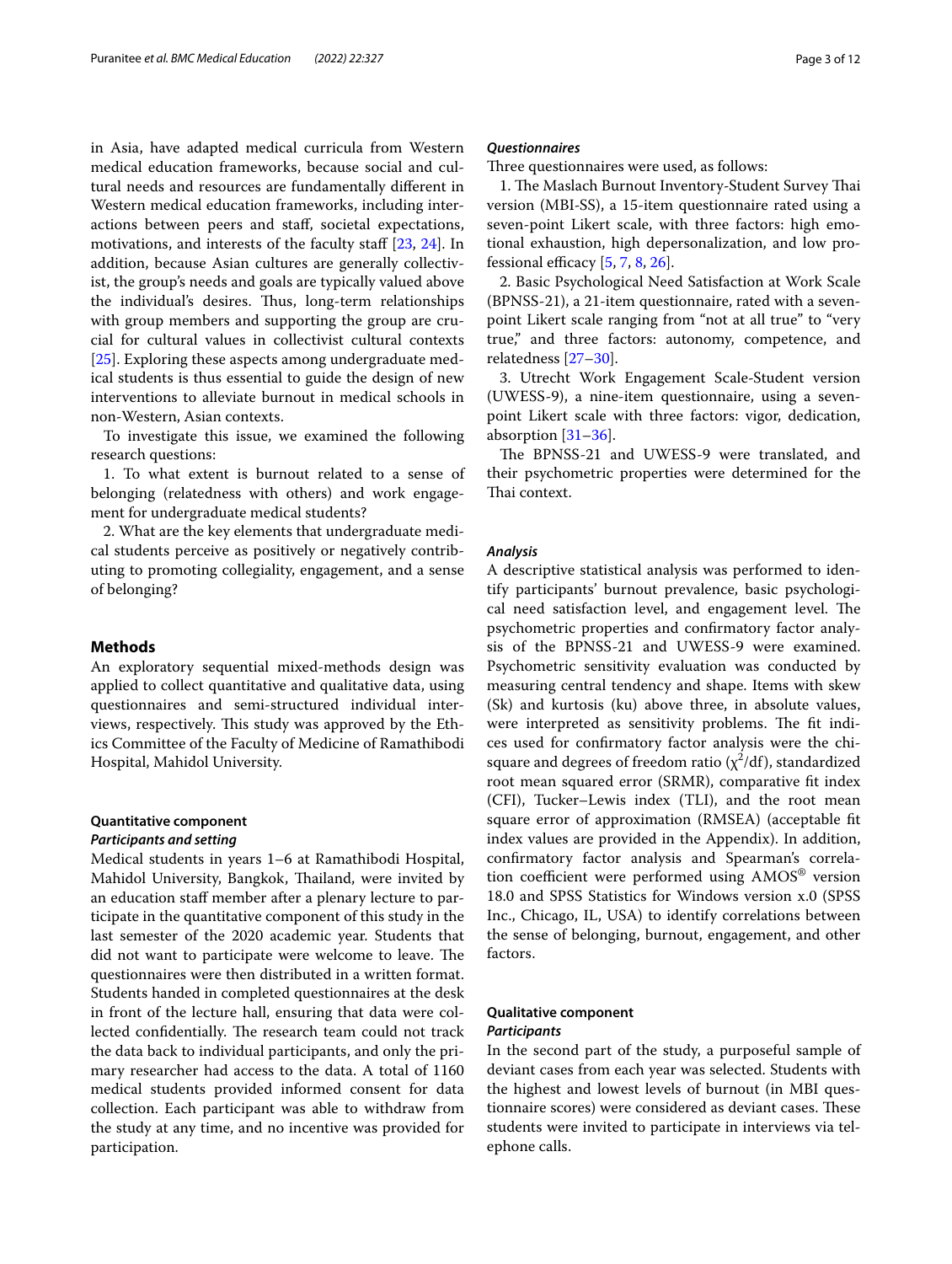#### *Interviews*

Semi-structured interviews were used to refne and explore factors that potentially infuenced respondents' perspectives regarding the sense of belongingness, engagement, and collegiality, determined on the basis of basic psychological needs satisfaction and engagement literature [\[7–](#page-10-6)[11,](#page-10-7) [19](#page-10-15), [20,](#page-10-16) [37\]](#page-11-8). Because these are sensitive topics, an individual interview approach was used. The interviews were conducted by a researcher with qualitative interview experience using a semi-structured interview guide to explore medical students' experiences infuencing their sense of belonging and collegiality in the clinical workplace or medical school. Particular attention was paid to factors that promote or inhibit the sense of belonging and collegiality among medical students. The interviews took place on site in a private room, and were digitally recorded without labeling of participants or any identifable information.

## *Analysis*

The qualitative analysis was performed according to the six-step process of thematic analysis [\[38](#page-11-9)]: familiarization with the data, generating initial codes, searching for themes, reviewing themes, defning and naming themes, and producing a report by applying the generally accepted principles of open coding, axial coding, and selective coding to the data  $[38-40]$  $[38-40]$ . The data analysis was conducted iteratively while data collection was still in progress to explore new topics and newly mentioned aspects in later interviews. The transcripts from the interviews were analyzed independently by two researchers (PP and WK). In cases of disagreement in interpretation, the authors discussed the results until consensus was reached. The two researchers then independently familiarized themselves with the data, generated initial codes, and reflexively considered the codes together. The preliminary coding scheme was then organized and discussed between the two researchers during the interview process until theoretical data sufficiency, or the point at which no more new information or concepts were added was reached. Searching, reviewing, defning, and naming themes was then performed iteratively, and the authors again discussed themes until agreement was reached. The fnal report was carefully translated into English.

## *Refexivity*

In consideration of our individual roles as researchers and the potential infuence introduced in collecting, analyzing and interpreting the data, we worked as a multidisciplinary research team to mitigate the infuence of positionality. PP was the lead researcher and led the data collection. PP has a background in health professions education science and is a medical teacher, but was not involved in teaching or assessing the students during this study period. Therefore, the power differential in the relationship between teacher and student was limited. WK served as co-researcher and is a medical teacher who also has a background in health professions education sciences. WK had no direct contact with the participants during the data collection period. SH has a biomedical PhD with subsequent training and experience in educational research. JB (also an educationalist) and WvM both have PhDs in medical education. Each of these researchers (SH, WvM, JB) provided independent external medical education and research perspectives on the data and its interpretation. They reviewed examples and counter-examples, supported the thematic analysis, and participated in the scientifc writing process to prevent tunnel vision or confrmation distortion. In addition to medical education expertise, WvM and JB are also active physicians, enabling them to consider the results of the study in the context of contemporary clinical healthcare.

## **Results**

## **Quantitative component** *Psychometric properties of the BPNSS‑21 (Thai version)*

*Reliability* Forward-backward translation of the BPNSS-21 indicated a strong degree of agreement, with a kappa value of 0.87. The internal consistency of the questionnaire was good, with a Cronbach's alpha value of 0.85. The Cronbach's alpha coefficient values for autonomy, competence, and relatedness were 0.71, 0.67, and 0.79, respectively. Mean and standard deviation are reported in Table [1.](#page-3-0)

Confirmatory factor analysis The confirmatory factor analysis demonstrated acceptable ft indices of the BPNSS (Thai version), which were  $\chi^2/df = 5.32$ , CFI = 0.85,

<span id="page-3-0"></span>**Table 1** Means, standard deviations, and Cronbach's indices of internal consistency for the BPNSS-21 and the UWESS-9 (*n*=743)

| <b>Basic Psychological Need</b><br><b>Satisfaction at Work Subscales</b> | Mean | SD  | Cronbach's<br>alpha |
|--------------------------------------------------------------------------|------|-----|---------------------|
| Autonomy (score 7-49)                                                    | 29.5 | 5.4 | 0.71                |
| Competence (score 7-42)                                                  | 261  | 5.1 | 0.67                |
| Relatedness (score7-56)                                                  | 40.1 | 68  | 0.79                |
| Overall                                                                  |      |     | 0.85                |
| UWESS-9                                                                  |      |     |                     |
| Vigor (score 0-18)                                                       | 9.6  | 38  | 0.83                |
| Dedication (score 0-18)                                                  | 10.4 | 3.7 | 0.80                |
| Absorption (score 0-18)                                                  | 9.3  | 41  | 0.81                |
| Overall                                                                  |      |     | 0.93                |
|                                                                          |      |     |                     |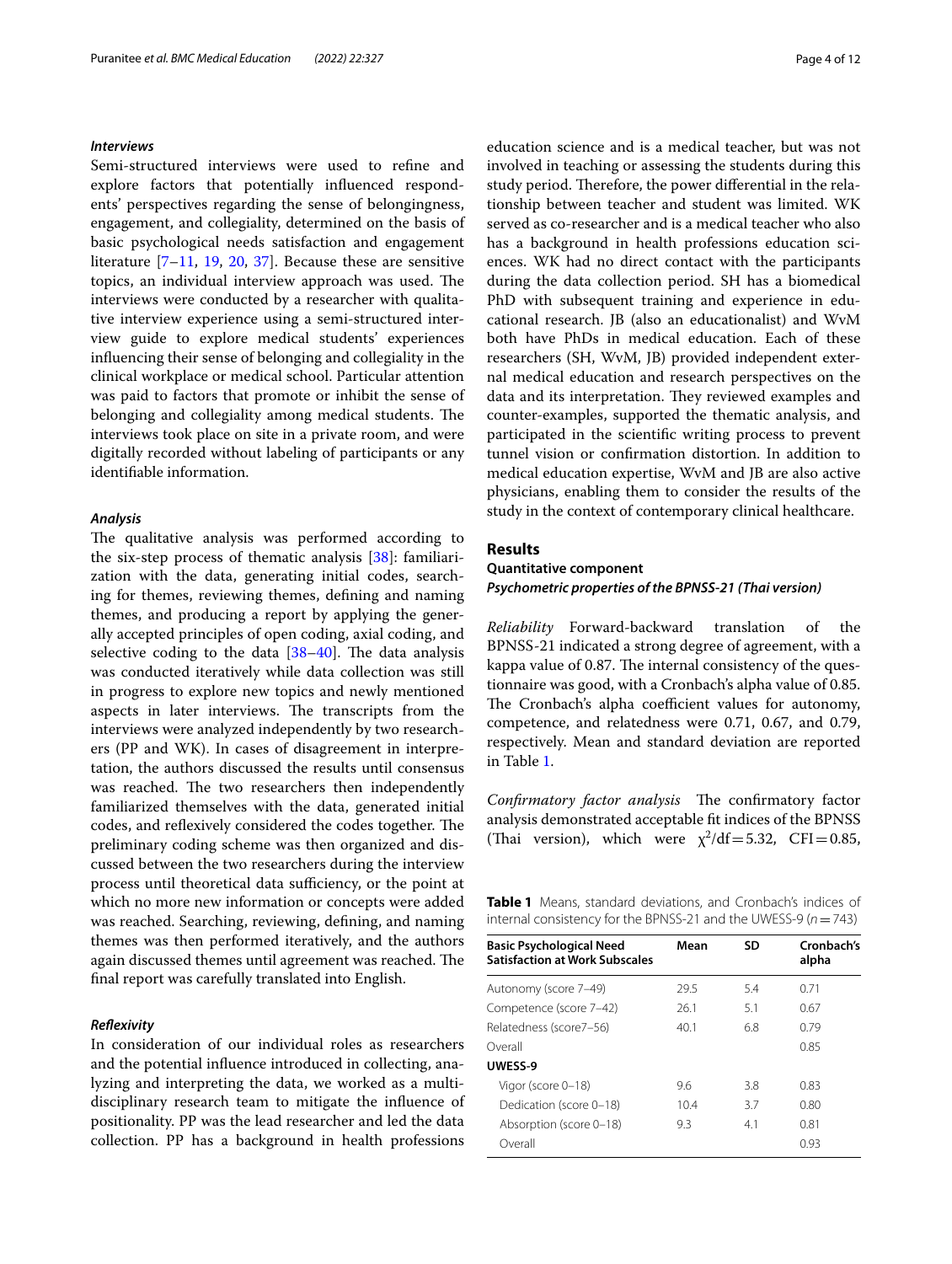TLI=0.79, SRMR=0.078 and RMSEA=0.078 [\[41](#page-11-11), [42](#page-11-12)]. The path diagram with standard factor loadings of the 21-item Thai version of the Basic Psychological Needs Satisfaction at Work exhibited a sufficient fit with the original factor structure (Appendix: Table [1,](#page-9-0) Fig. [1](#page-9-0) and Table [2](#page-9-0)).

## *The Psychometric properties of the UWESS‑9 (Thai version)*

*Reliability* Forward-backward translation of the UWESS-9 revealed a kappa of 0.84, corresponding to a substantial level of agreement. In addition, the internal consistency of the questionnaire was good, with a Cronbach's alpha value of 0.93. Mean, standard deviation, and Cronbach's indices of internal consistency of subscales are reported in Table [1](#page-3-0).

*Confrmatory factor analysis* Confrmatory factor analysis demonstrated acceptable ft indices of the UWESS-9 Thai version by most of the fit indices:  $CFI = 0.93$ TLI=0.89, and SRMR=0.05.  $\chi^2$ /df and RMSEA showed a moderate fit of the model in the Thai context. Further adjustment of some items in the questionnaire might result in a better ft (Appendix, Table [2](#page-9-0)).

The path diagram with standard factor loadings of the Thai version of the UWESS-9 exhibited a sufficient fit with the original factor structure (Appendix: Table [2](#page-9-0), Table [3](#page-9-0) and Fig. [2\)](#page-9-0).

#### **Demographic characteristics of the participants**

Of the invited 1160 students, 763 (response rate 65.8% [49.5% male]) participated in the study. The participants' demographic characteristics are shown in Tables [2](#page-4-0) and [3.](#page-4-1)

The Thai version of the MBI-SS questionnaire was previously validated and reported to have a good ft and reliability in the Thai context  $[5]$  $[5]$ . After excluding missing data and extreme responses from data analysis, 709 participants remained.

## **Association between engagement, basic psychological needs satisfaction, and burnout**

Age, level of training, grade point average, and sex were not signifcantly associated with burnout level and subscales. This study found that burnout had a weak significant inverse association with engagement  $(r=-0.39)$ , *p*<0.005) and basic psychological needs satisfaction (r=−0.37, *p*<0.005). Students with an indicator of burnout had lower engagement and basic psychological needs satisfaction. In addition, relatedness with other (sense of

<span id="page-4-0"></span>

| <b>Table 2</b> Participants' baseline characteristics ( $n = 763$ ) |  |
|---------------------------------------------------------------------|--|

| <b>Total</b> |                           |  |  |
|--------------|---------------------------|--|--|
| n (total)    | Response<br>rate $(\% )$  |  |  |
|              |                           |  |  |
| 45 (211)     | 21.3%                     |  |  |
| 182 (207)    | 87.9%                     |  |  |
| 119 (202)    | 57.5%                     |  |  |
| 147 (182)    | 80.8%                     |  |  |
| 178 (178)    | 100%                      |  |  |
| 92 (180)     | 51.1%                     |  |  |
|              |                           |  |  |
| 16           | 2.1%                      |  |  |
| 96           | 12.9%                     |  |  |
| 284          | 38.1%                     |  |  |
| 350          | 46.9%                     |  |  |
|              |                           |  |  |
| 375          | 49.5%                     |  |  |
| 382          | 50.5%                     |  |  |
|              |                           |  |  |
|              |                           |  |  |
|              | 21 (IQR2), (range: 19-39) |  |  |

<span id="page-4-1"></span>**Table 3** Number of students with an indicator of burnout  $(n=709)$ 

| <b>Burnout (MBI-SS)</b> | $n = 709$ | Percentage |
|-------------------------|-----------|------------|
| Overall                 | 139       | 19.6%      |
| Personal efficacy       |           |            |
| $\cdot$ High            | 204       | 28.0%      |
| • Moderate              | 230       | 31.6%      |
| • Low                   | 295       | 40.5%      |
| Emotional exhaustion    |           |            |
| $\cdot$ Low             | 178       | 24.0%      |
| • Moderate              | 179       | 24.2%      |
| ∙ High                  | 384       | 51.8%      |
| Depersonalization       |           |            |
| $\cdot$ Low             | 49        | 6.7%       |
| • Moderate              | 236       | 32.1%      |
| · High                  | 451       | 61.3%      |

belonging), which is one of the BPNSS subscales, shows a signifcant weak inverse relationship with burnout  $(r=-0.25, p<0.005)$ . Professional efficacy, one of the burnout subscales, also had a higher correlation with engagement (r=−0.52, *p*<0.005) (Table [4](#page-5-0)).

Engagement and basic psychological needs satisfaction were also significantly correlated  $(r=0.51, p<0.05,$ Table [5\)](#page-5-1) and between subscales. Autonomy and competence exhibited a signifcant moderate correlation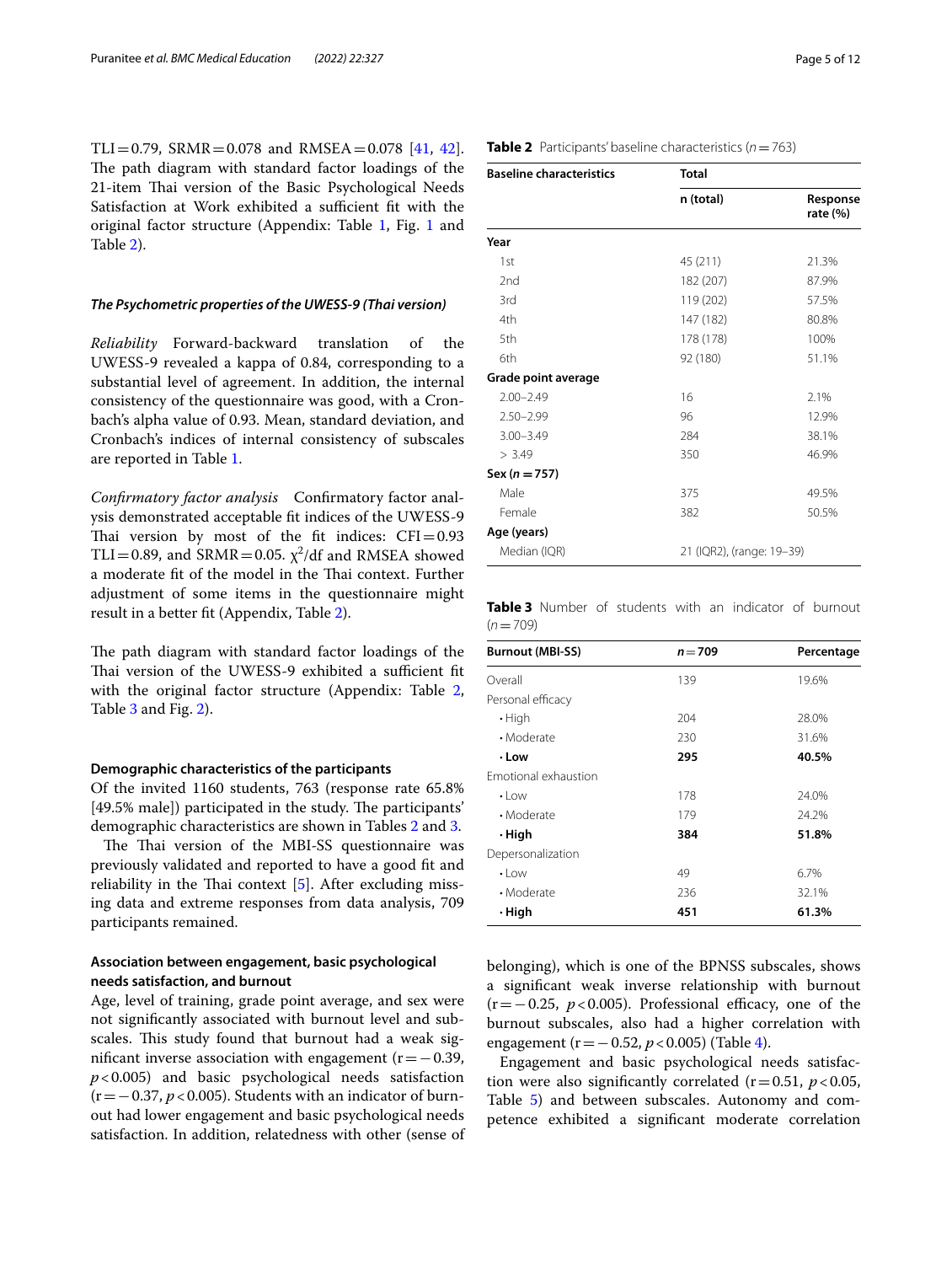| <b>Variables</b>    |                    |         | <b>Burnout (MBI-SS)</b>      |                                     |                           |  |  |  |
|---------------------|--------------------|---------|------------------------------|-------------------------------------|---------------------------|--|--|--|
|                     |                    | Overall | Low professional<br>efficacy | <b>High emotional</b><br>exhaustion | High<br>depersonalization |  |  |  |
| UWESS-9<br>BPNSS-21 | Overall            | $-0.39$ | $-0.52$                      | $-0.35$                             | $-0.35$                   |  |  |  |
|                     | Vigor              | $-0.39$ | $-0.47$                      | $-0.35$                             | $-0.32$                   |  |  |  |
|                     | <b>Dedication</b>  | $-0.36$ | $-0.56$                      | $-0.32$                             | $-0.37$                   |  |  |  |
|                     | Absorption         | $-0.41$ | $-0.44$                      | $-0.30$                             | $-0.29$                   |  |  |  |
|                     | Overall            | $-0.37$ | $-0.40$                      | $-0.38$                             | $-0.39$                   |  |  |  |
|                     | Autonomy           | $-0.32$ | $-0.32$                      | $-0.38$                             | $-0.30$                   |  |  |  |
|                     | Competence         | $-0.38$ | $-0.46$                      | $-0.38$                             | $-0.38$                   |  |  |  |
|                     | <b>Relatedness</b> | $-0.25$ | $-0.28$                      | $-0.24$                             | $-0.30$                   |  |  |  |

<span id="page-5-0"></span>**Table 4** Correlations between burnout, engagement and basic psychological needs satisfaction, and their subscales

All variables, *p*-value <0.005

<span id="page-5-1"></span>**Table 5** Correlation between engagement and basic psychological needs satisfaction

| Variables/correlation |             | UWESS-9 |                   |            | BPNSS-21 |          |            |                    |         |
|-----------------------|-------------|---------|-------------------|------------|----------|----------|------------|--------------------|---------|
|                       |             | Vigor   | <b>Dedication</b> | Absorption | Overall  | Autonomy | Competence | <b>Relatedness</b> | Overall |
| UWESS-9               | Vigor       |         |                   |            |          |          |            |                    |         |
|                       | Dedication  | 0.81    |                   |            |          |          |            |                    |         |
|                       | Absorption  | 0.79    | 0.80              |            |          |          |            |                    |         |
|                       | Overall     | 0.93    | 0.93              | 0.93       |          |          |            |                    |         |
| BPNSS-21              | Autonomy    | 0.43    | 0.46              | 0.39       | 0.46     |          |            |                    |         |
|                       | Competence  | 0.45    | 0.54              | 0.48       | 0.53     | 0.61     |            |                    |         |
|                       | Relatedness | 0.30    | 0.37              | 0.23       | 0.32     | 0.56     | 0.51       |                    |         |
|                       | Overall     | 0.46    | 0.54              | 0.43       | 0.51     | 0.85     | 0.81       | 0.86               |         |

All variables, *p* value <0.005

with engagement, and a stronger correlation than that between autonomy and relatedness.

In conclusion, burnout exhibited a weak but signifcant correlation with both the sense of belonging (relatedness with others) and work engagement among Thai undergraduate medical students.

## **Qualitative component**

Ten undergraduate medical students from pre-clinical years (70% male) and 10 students from clinical years (90% male), with signs of burnout (nine students, 89% male) and without signs of burnout, were invited to participate in the second part of the study. The key elements that were perceived as contributing (positively and negatively) to promoting collegiality, engagement, and a sense of belonging were explored. The main themes that emerged from the analysis were relevant tasks and learning activities, safety in the learning environment, peer interaction, program design factors, dynamics of collegiality while progressing through medical school, and personal stance and social skills. There was no difference in the themes identifed for the students with

signs of burnout versus those without signs of burnout. In the following sections, these themes will be consecutively discussed in depth.

Elements in the learning environment that were reported to be necessary for a sense of belonging were tasks, safety, and teachers, which were intertwined with program design factors. Students indicated that when these elements were perceived as helpful and supportive, this led to a perception of trust and feeling competent, strengthening the sense of belonging to the medical school and institute. These factors will be consecutively discussed in the sections below.

## **Relevant tasks and learning activities**

How students perceived the learning activities and tasks ofered as part of the curriculum was also an essential element of a good perceived ft, as well as feeling valued and engaged.

In the pre-clinical years, tasks that benefted their team and peers were perceived as meaningful for integration with the medical school community. These could also be extra-curricular tasks.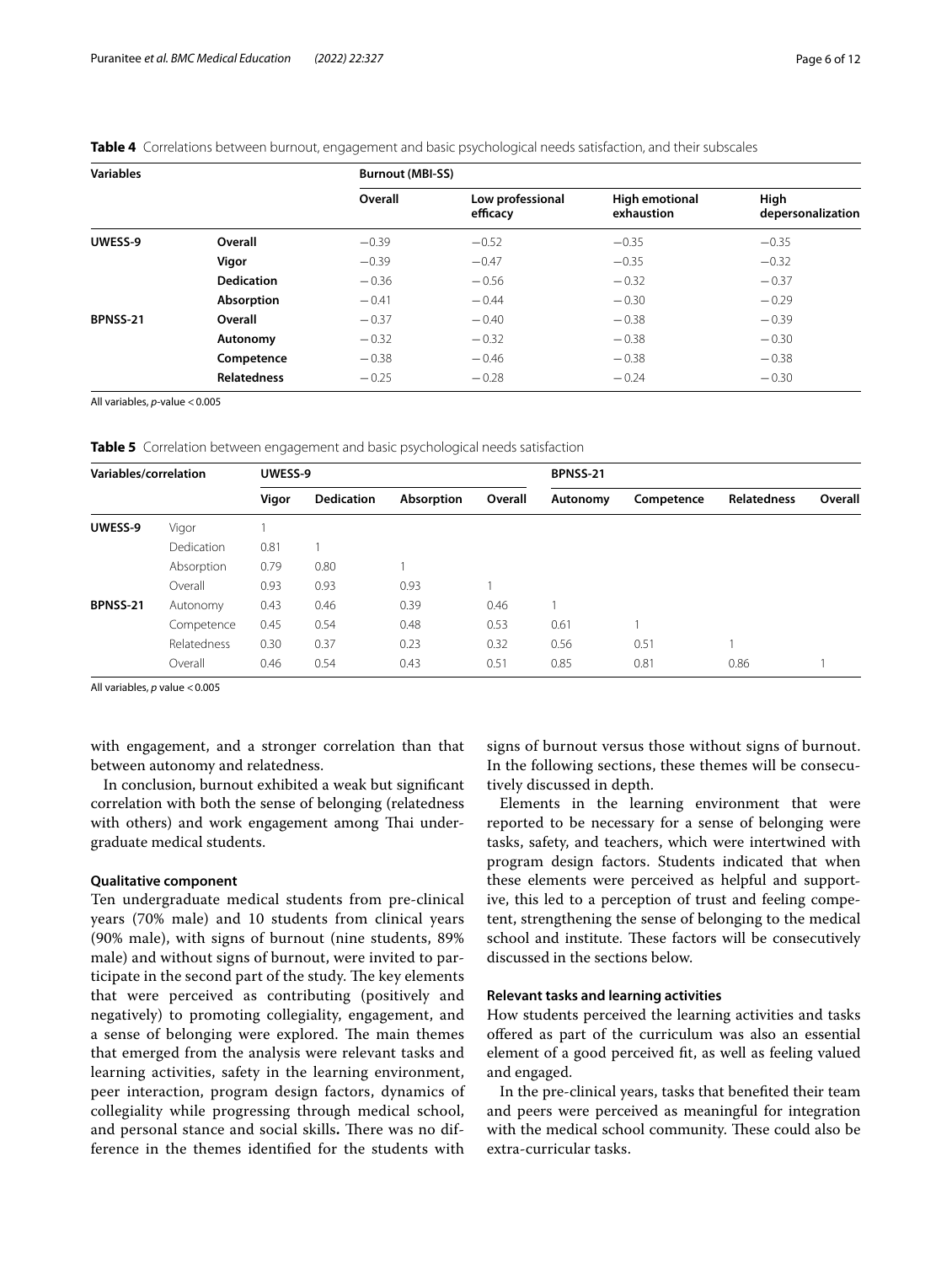*"I felt valuable to the faculty and my team when I contributed to an open house activity. I was responsible for sharing my experience as a medical student with secondary school students and parents. My team got really nice feedback about the usefulness of my contribution." (ID17, pre-clinical year, no indicators of burnout).*

Among students in the clinical years, tasks related to genuine patient care and authentic tasks directly benefting patients were perceived as meaningful and increased the sense of belongingness and engagement. Participants described "meaningless tasks" as non-physician tasks, which they perceived as not being directly related to patient encounters or care, such as completion of a long record form, which was known to be discarded after patient discharge from the hospital. When students were allowed more autonomy in their clinical work, this led them to feel trusted and competent. In addition, they felt more connected to the team:

*"I detected a depressive mood in one of my patients, and the resident trusted me, and assigned me to talk with my patient. I felt that my role was meaningful and that I belonged with the team." (ID6, pre-clinical year, no indicators of burnout).*

*"At the afliated hospital where I was allowed to perform real physician tasks under supervision, I felt more competence and learned more." (ID5, clinical year, exhibited indicators of burnout).*

However, it was also evident that tasks or assignments were sometimes perceived as meaningless or not constructively aligned. In such cases, suboptimal program design prevented students from having a sense of belonging. Notably, elements related to a sense of belonging were often connected to being part of the team, which was related to the perception of collegiality.

#### **Safety in the learning environment**

Because the context difered between pre-clinical and clinical years, the key elements identifed as being related to promoting collegiality and a sense of belonging were therefore consecutively discussed separately for the clinical years and pre-clinical years.

#### *The clinical year learning environment*

Feeling safe in the learning environment was an essential contributory element for the sense of belonging. It was particularly evident in the clinical workplace but was also reported for the pre-clinical years. In the clinical workplace, receiving constructive feedback, feeling respected and being part of the clinical team promoted the feeling of safety and sense of belonging.

*"I felt valued in the team following a situation in which a patient and his family got fnancial support from the institution foundation with medical care team assistance.* 

The role of the teacher was considered to be particularly important for creating a safe learning environment. In addition to their actual presence and interactions, their teaching skills were crucial in creating a sense of belonging. Teachers who were able to create meaningful tasks (as described above), exhibit genuine engagement, and use constructively aligned teaching activities and techniques such as thinking aloud, also contributed to a sense of belonging to the medical program or institute.

*"Residents asked me to think aloud and waited for my answer rather than hurrying to fnish the care plan. I understood and learned a lot more and it engaged me*. *.. When a teacher taught other topics that were not related to my real patients, I disengaged. Nevertheless, if it was related to my real patients, I would be engaged." (ID6, preclinical year, no indicators of burnout).*

In contrast, particularly among students in the clinical years, belittlement, a lack of interaction, and negative remarks caused students to feel a sense of disconnection regarding perceived ft and being valued, and their sense of belonging. Consequently, they felt disconnected from the team:

*"During the bedside teaching round, if the patients were not directly assigned to my responsibility, I would not care. I would step back behind my friends and let them present their cases to the teacher. They were my shield, and protected me from being belittled by teachers or residents.*. *. I wanted to detach from the patient care team when I felt insecure in my knowledge, because I knew that residents or teachers would belittle me." (ID1, clinical year, exhibited indicators of burnout).*

#### *Pre‑clinical year learning environment*

Although interactions with teachers in the pre-clinical years was less intense, with more plenary teaching formats, meaningful one-on-one interactions between student and teacher created a sense of belonging and feeling supported. In addition, in the pre-clinical setting, interactions with peers felt more critical for a sense of belonging to the medical program and institute.

*"In pre-clinical year extra-curricular activities, a teacher listened to my opinion and showed openness to new ideas. I felt engaged in the activities and had a sense of belonging to the medical school. Openness to new ideas is part of the culture of the faculty." (ID17, pre-clinical year, no indicators of burnout).*

*"I felt like I belonged at my institution because I met new people with shared values who supported each other, as well as experiencing a positive learning environment in*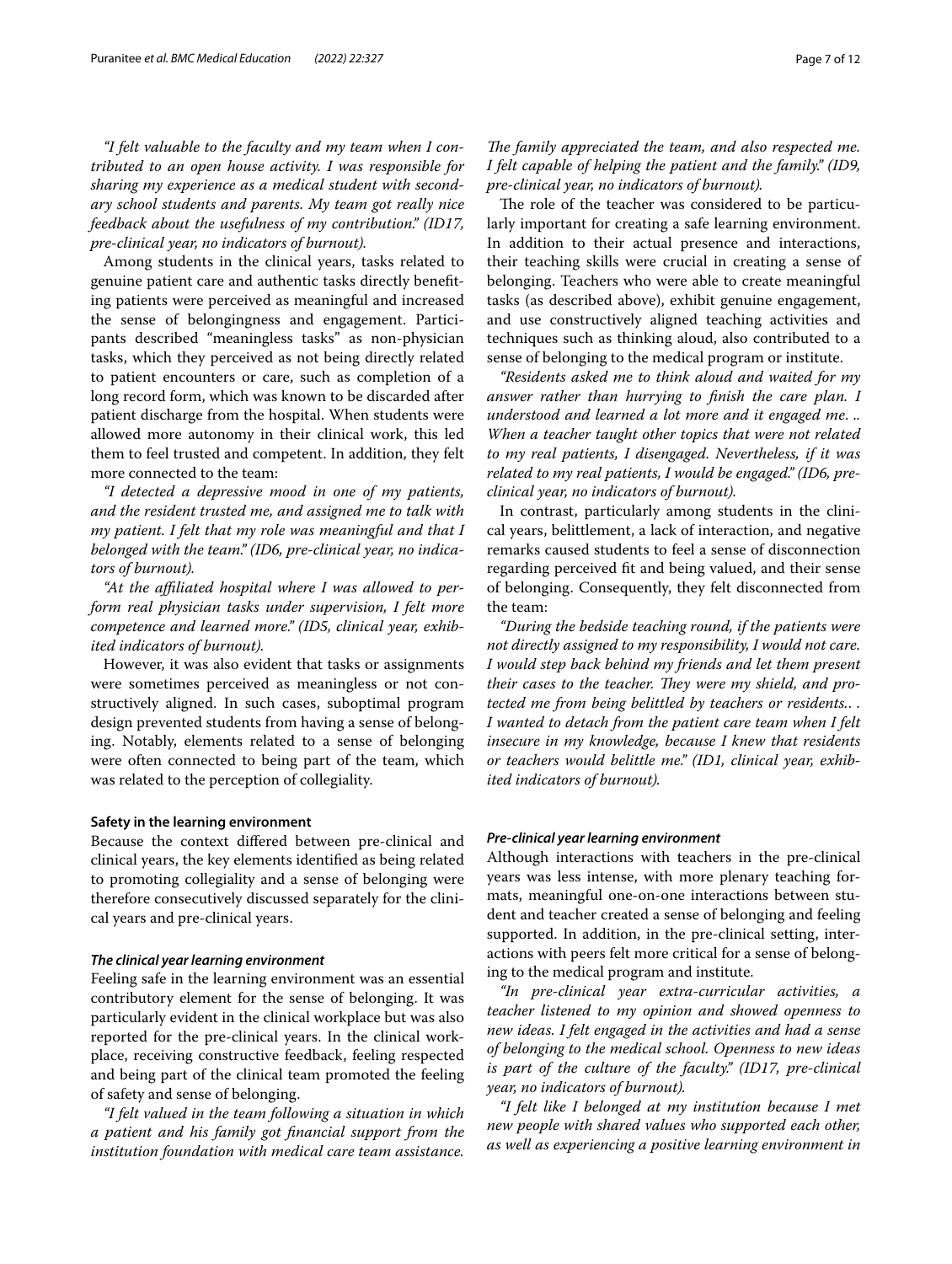*which the students shared common characteristics." (ID11, pre-clinical year, no indicators of burnout).*

#### **Program design factors**

Program design factors emerged as an important interface with the tasks, safety of the learning environment, and the teacher as elements in building a sense of belonging. In addition, busy or conficting schedules were mentioned as interfering with a sense of belonging to a group of friends, the peer group, or the team at the clinical workplace.

*"I felt closer to my friends who spent more time with me in extra-curricular activities. However, they were unable to join the same activities as me, because our overcrowded curriculum did not give us enough time. .. Some days I had no collaboration or e-lecture learning all day. I could feel a distance between friends because we talked less and knew little about each other's lives." (ID7, pre-clinical year, having indicators of burnout).*

Although the mentoring support system was appreciated and led to a sense of belonging in some cases, the organizational structure needed to be correct and ft-for-purpose.

*"When I felt down or blue, I tried to seek mental health*  support at the hospital, but I couldn't access help. The *activities of the mental health group support for medical students were good, but space was very limited. I wanted to join the activities, but I wasn't able to access them." (ID16, pre-clinical year, no indicators of burnout).*

Maintaining or forming peer group relationships was reported to lead to perceived collegiality. Program design factors such as busy time schedules were sometimes reported to interfere with maintaining and forming peer groups, and an inability to connect with the established peer group and a lack of support could lead to a loss of perceived collegiality.

*"In year 3, I had problems with some friends in my group (from the frst year), and I left my group because I felt uncomfortable hanging out with them. I tried to join other groups, but I could not catch up with their interests or conversations. It was challenging, and I had no support." (ID16, pre-clinical year, no indicators of burnout).*

## **Dynamics of collegiality while progressing through medical school**

As indicated above, a central theme in feeling a sense of belonging was feeling like part of a team and appreciating peers and staff as colleagues. As perceived by medical students, the analysis showed that collegiality had a dynamic nature during the medical training program, from being a novice frst-year student to being a pre-clinical then a clinical student, and when facing unexpected events. In the pre-clinical years, most of the learning activities of all students were jointly scheduled in the same department and at the same time, such as on-site lectures and small group discussions, which allowed dayto-day contact amongst peers. In addition, there were extra-curricular activities that strengthened teamwork. In the clinical years, medical students rotated to diferent departments or hospitals, and had to work with a new group of peers and shared responsibility for patient care or learning assignments. Students then had less contact time with their friends from pre-clinical years, but more contact time with teachers or seniors in clinical workplaces. In addition to the shift in the types of contact, increased time pressure, busy clinical settings, and increased responsibilities meant that students had less time available for non-university activities with peer groups. When peers took responsibility for each other and helped out, there was a strong sense of collegiality and belonging.

*"In a clinical clerkship, friends in my group supported each other. We reminded each other to complete medical documents, notifed each other when the laboratory results of patients were reported, and communicated all the time about group work and individual assignments. Also, we went everywhere together and made sure no one was left behind or missed anything" (ID13, pre-clinical, no indicators of burnout).*

#### **Personal stance and social skills**

Personal stance and ability to be active in teamwork were needed for practical working relationships and experiencing collegiality. A possible mismatch in expectations was not always communicated and could lead to problems in peer relationships or disengagement when a sense of belonging to the group was not perceived.

*"I came from a secondary school that emphasized selfstudy and group discussion, but my friends from (another) Tai secondary school preferred to read quietly with the group. It was not my style, and I thought I disturbed their study when we studied together. Later on, I studied alone or only with friends from the same secondary school." (ID7, pre-clinical year, no indicators of burnout).*

## **Discussion**

The findings related to the two research questions are discussed consecutively below, in accord with the exploratory sequential mixed-method approach applied. Regarding the frst research question (determining the extent to which burnout is related to the sense of belonging [relatedness with others] and work engagement among undergraduate medical students), the current results revealed a signifcant weak correlation between burnout and both the sense of belonging (relatedness with others) and work engagement among Thai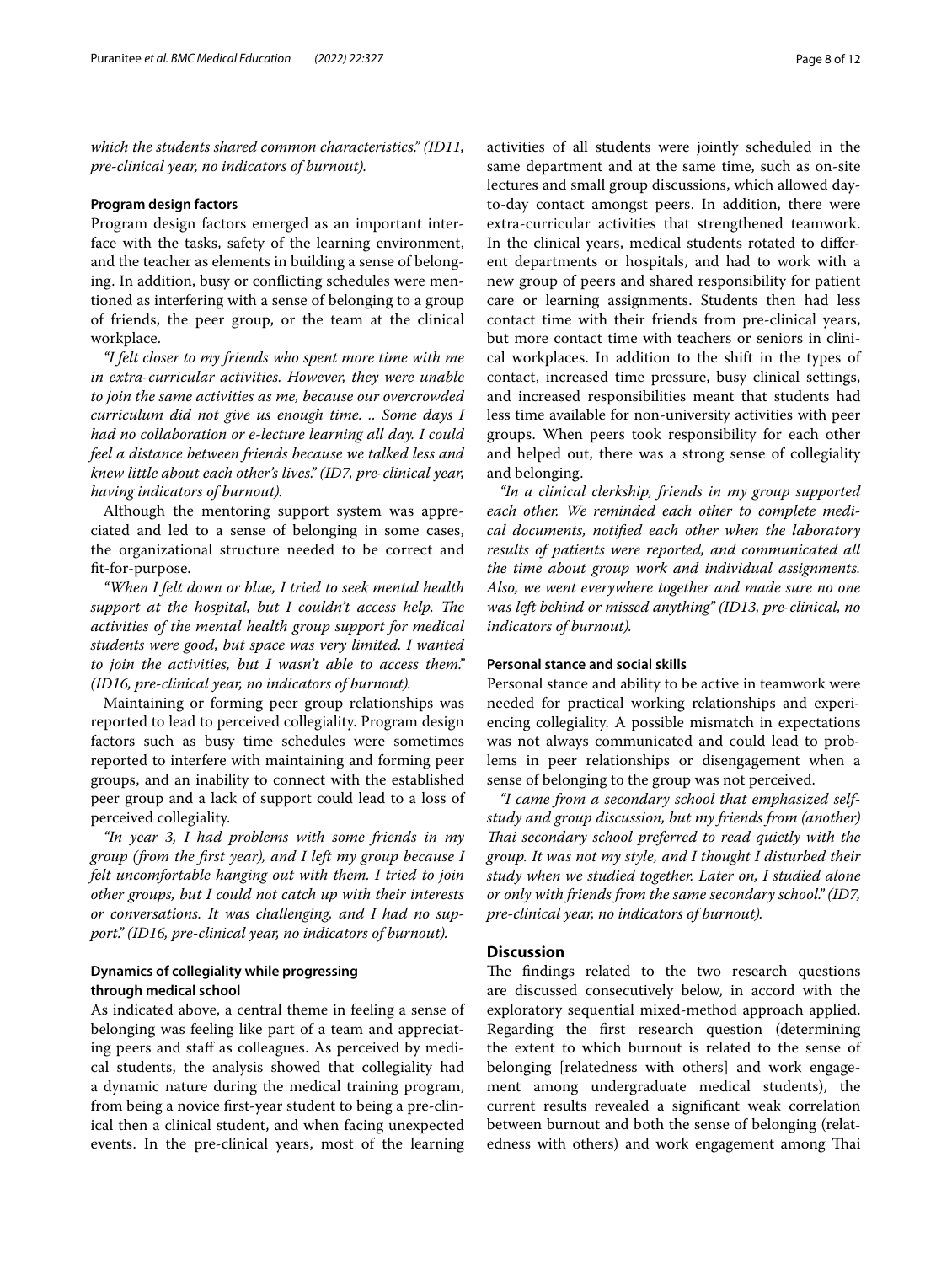undergraduate medical students. The results revealed that undergraduate medical students who engaged more with their learning environment and their peers had a lower risk of burnout. Recently however, a systematic review on the impact of peer support provided inconclusive evidence for the efectiveness of interventions on student well-being [\[43](#page-11-13)]. However, the current fndings are in accord with a similar fnding in a previous study [[44\]](#page-11-14) among PhD students in medicine, in which the frustration of the basic psychological needs of autonomy, competence, and relatedness with others constituted the essential variables that led to burnout. In conclusion, our study revealed that all subscales of basic psychological needs satisfaction, including perceiving a high level of autonomy, competence, and relatedness with others, were associated with a lower likelihood of having an indicator of burnout. This finding is in line with basic psychological need satisfaction theory, as a critical factor in achieving better well-being  $[45, 46]$  $[45, 46]$  $[45, 46]$  $[45, 46]$ . Thus, promoting basic psychological needs satisfaction may be benefcial for preventing burnout.

This current study also revealed evidence of an inverse relationship between engagement and burnout among postgraduate medical students. Thus, those who had a higher level of engagement with a medical school or workplace were less likely to exhibit a burnout indicator, in accord with previous fndings in Western and Eastern medical students [\[47–](#page-11-17)[49\]](#page-11-18). Regarding the relationship between basic psychological need satisfaction and engagement, the quantitative component of this study revealed that medical students who had a higher level of basic psychological needs satisfaction and subscales, namely autonomy, competence, and relatedness with others, had a higher level of engagement with the medical school. In addition, students who had higher levels of autonomy and competence had higher engagement levels compared with students who had a high level of relatedness with others. This finding is in accord with the results of previous studies of university students in Malaysia [[50](#page-11-19)] and medical students in Korea  $[51]$  $[51]$ . The evidence from this study in the Thai context is similar to those of previous studies reporting that burnout is inversely related to the fulfllment of basic psychological needs and engagement  $[52, 53]$  $[52, 53]$  $[52, 53]$  $[52, 53]$  $[52, 53]$ . These findings suggest that medical schools should design curricula that engage students and fulfll their basic psychological needs.

The second aim of this sequential mixed methods study was to clarify the key elements that contribute to promoting collegiality, engagement, and the sense of belonging, from the perspective of undergraduate medical students. The results indicated that the learning tasks and extracurricular activities relevant to medical students were crucial for engaging them. Perceived personal relevance and a meaningful connection to the individual are known to stimulate motivation and energize learning [[54\]](#page-11-23). In addition, learning environments that are targeted more toward education rather than health services are reported to increase motivation and avoid a feeling of being abandoned among students [[55](#page-11-24), [56\]](#page-11-25). The current study identified several other factors that strongly afected engagement and collegiality: the psychological safety of the learning environment in both the classroom and clinical workplaces, and among peers, teachers, seniors, and other health professionals. This result is in accord with previous fndings reported in the literature  $[57]$  $[57]$ . The learning environment is reported to be an important context, with psychosocial and material dimensions  $[57]$ . The psychosocial dimension of the framework included the individual interacting with others and social relationships with others, such as having a good community of peers and a good relationship with staf, including receiving constructive feedback, understanding the clarity of expectations, and gaining trust from patients. Students' perception of learning environment components encompassed empathy, burnout, and quality of life [[57\]](#page-11-26), and students' learning occurred when they were invited and involved in the learning environment [[58\]](#page-11-27). Moreover, teacher-student relationships play a crucial role in low-stakes assessments, which stimulate self-regulated learning. Teachers could be made aware of their impact and strive for approachability and meaningful interaction, which could potentially have a positive impact on students' perceptions of learning assessments. Therefore, medical teachers and program directors should emphasize the promotion of a positive learning environment to foster students' learning, engagement, collegiality, and well-being [\[59](#page-11-28)].

In addition to the fndings described above, students reported the need for a sense of social competence to build positive peer relationships and collegiality. Social awareness and relationship management skills are considered to be essential components of social competence, and have been reported to be positively associated with enhancing teamwork and leadership skills, stress management, physician wellness, and alleviating burnout [[59–](#page-11-28)[62\]](#page-11-29). Thus, promoting social competence among students should be emphasized to foster collegiality, as well as promoting students' wellness and alleviating burnout.

The burnout rate found in this study was 19.6%, which was lower than that reported in a previous study (28.4%) conducted in 2016 in the same medical program. This could be the result of the renewal of student support systems and increased awareness of the problem of burnout in the institution.

Furthermore, in this study, the BPNSS-21 was translated and tested for content validity and reliability in the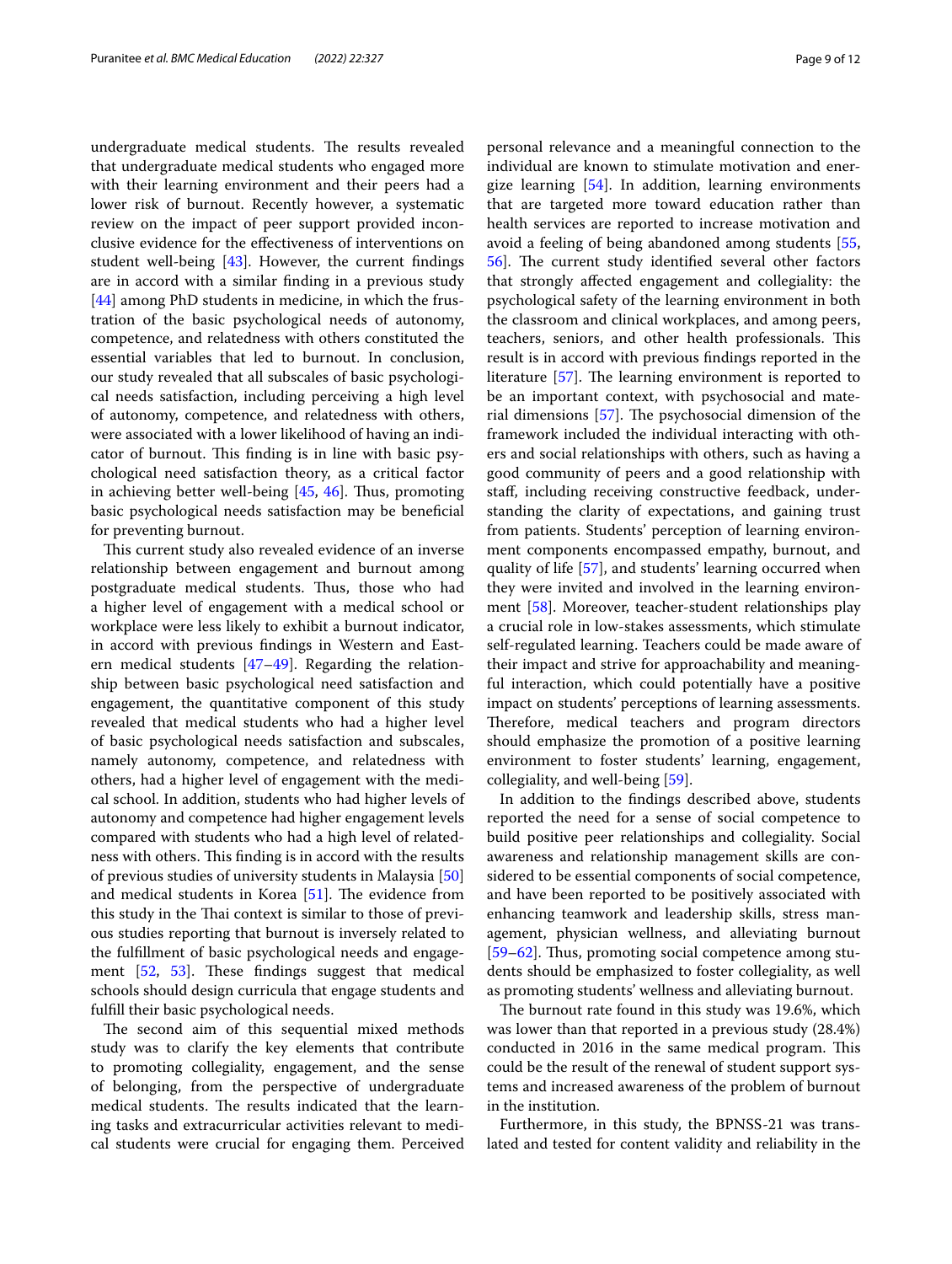Thai language. The BPNSS-21 was designed to address psychological need satisfaction at work. It has been used widely [\[27](#page-11-4)[–30\]](#page-11-5), and has evolved and changed since its first use in 1992  $[30]$  $[30]$ . This scale has been validated in many languages and used worldwide in family environments, workplaces, and higher education contexts  $[27]$  $[27]$ . The results of the current study indicated that the BPNSS-21 had good psychometric properties among Thai undergraduate medical students.

The UWESS-9 questionnaire was used to measure the level of engagement. The UWESS-9 has been adapted for use in various countries, including Finland [\[33](#page-11-30)], Japan [[34\]](#page-11-31), Portugal [[35](#page-11-32)], South Africa  $[36]$  $[36]$  $[36]$ , and Russia  $[63]$  $[63]$ , and has been validated with physicians, nurses, paramedics, and medical students. In the current study, the UWESS-9 was tested for psychometric properties and showed good reliability and moderate ft with the original version in the Thai context. These two questionnaires are examples of scales that were developed in a Western context but can be generalized for use in an Eastern context. Thus, other psychological questionnaires could potentially be adapted to in Eastern context.

#### **Future perspectives**

Our fndings suggest that it is important for medical schools to explicitly establish strategies to enhance a sense of belonging, engagement, and collegiality from the frst year through to the last year. From the qualitative insights of the current study, program design was an essential component to give students the opportunity to build collegiality, and to promote engagement by creating positive learning environments. Participatory strategies may be efective approaches for the design of learning environments in which multiple stakeholders, such as students, teachers, nurses, post-graduate medical students, and educational leaders are involved, combining various viewpoints [\[64,](#page-11-34) [65](#page-11-35)]. In addition, the design process should consider ways of enabling medical students to encounter meaningful tasks, eliminating unnecessary non-physician tasks, and matching the level of difficulty of the tasks with the level of medical students' ability, which could promote the relevance of the learning activities for them. In addition, avoiding overcrowded curricula should be considered to provide more time and space for teamwork development and social skill development activities. Faculty development programs and resident as teacher programs should also be reconsidered to create a safe learning environment and a culture of psychological safety in medical schools. Medical schools should consider a participatory program revision to promote the sense of belonging, engagement, and collegiality. In addition, the dynamics of collegiality while progressing through medical school should be taken into account during such revision to alleviate burnout. Implementation of such a revised program and examination of its efectiveness in alleviating medical students' burnout should be the focus of future research.

## **Strengths and limitations**

We believe that the current fndings can be generalized to other medical schools in which the curriculum consists of both pre-clinical and clinical levels, and could be applied to enhance student well-being programs. A general limitation of this study was that the response rate per year varied between 21.3 and 100%. This relatively low response rate may have impacted the results of the quantitative data analysis. Consequently, the results may not fully represent the perceptions of frst-year medical students.

## **Conclusion**

The current study revealed that the BPNSS-21 and UWESS-9 (Thai version) questionnaires can be used in the Thai cultural context. This result has important implications for the use of these questionnaires across cultural contexts. Second, the current fndings indicated that a sense of belonging, engagement, and collegiality are important factors related to burnout. Thus, enhancing students' autonomy, competence, relatedness, and engagement with the learning environment and peers has the potential to alleviate the problem of burnout in students. Finally, the current study identifed a number of key features that could be used to promote collegiality and the sense of belonging and engagement: relevant tasks and learning activities, safety in the learning environment, peer interaction, certain program design factors, and dynamics of collegiality while progressing through medical school, as well as personal stance and social skills.

#### **Abbreviations**

BPNSS: Basic Psychological Need Satisfaction at Work Scale; CFI: Comparative ft index; GPA: Grade point average; IQR: Interquartile range; MBI-SS: Maslach Burnout Inventory-Student Survey; RMSEA: Root mean square error of approximation; SRMR: Standardized root mean square residual; TLI: Tucker Lewis Index; UWESS: Utrecht Work Engagement Scale-Student version; X2/df: Chi*-*square divided by the degrees of freedom.

## **Supplementary Information**

The online version contains supplementary material available at [https://doi.](https://doi.org/10.1186/s12909-022-03380-0) [org/10.1186/s12909-022-03380-0](https://doi.org/10.1186/s12909-022-03380-0).

<span id="page-9-0"></span>**Additional fle 1: Table 1.** Results of the confrmatory factor analysis of the Thai version of the Basic Psychological Need Satisfaction at Work (*n*=708). **Fig. 1**. Path diagram with standard factor loadings of the 21-item Thai version of the Basic Psychological Need Satisfaction at Work  $(n=708)$ . **Table 2.** Standardised coefficients of the relationship between factors and items of the Thai version of the Basic Psychological Need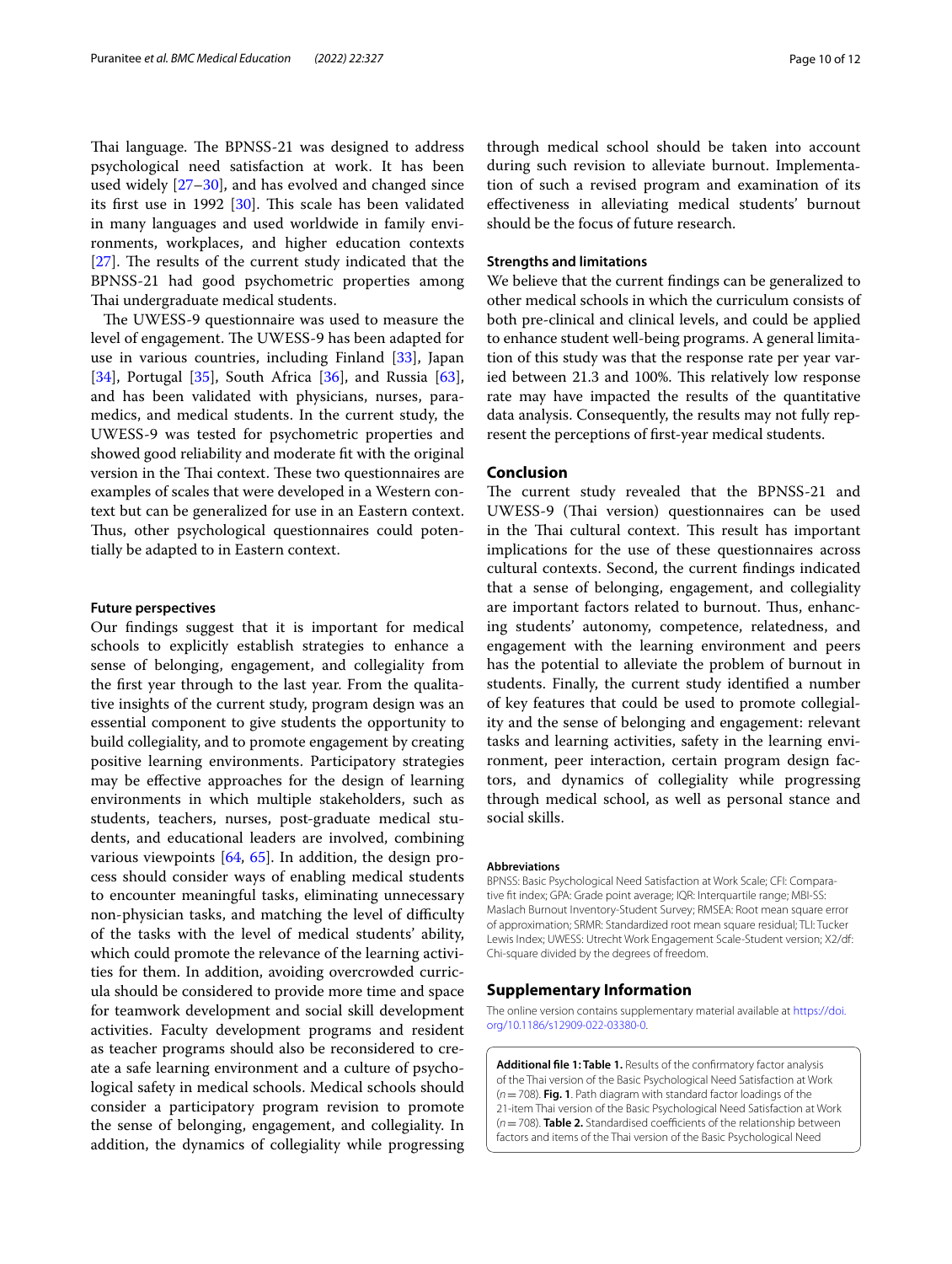Satisfaction at Work (*n*=708). **Table 3.** Results of the confrmatory factor analysis of the Thai version of the Utrecht Work engagement scale-student version 9-item (*n*=743). **Fig. 2.** Path diagram with standard factor loadings of the Thai version of the Utrecht Work engagement scale-student version 9-item ( $n = 743$ ). **Table 4.** Standardised coefficients of the relationship between factors and items of the Thai version of the Utrecht Work engagement scale-student version 9-item (*n*=743).

#### **Acknowledgments**

This research was funded by the Faculty of Medicine at Ramathibodi Hospital, Mahidol University, Bangkok, Thailand. The authors would like to express gratitude to Assist. Prof. *Sutida Sumrit for assisting with the data collection and research planning*. Also, the authors would like to acknowledge Prof. Samart Pakakasama and Assoc. Prof Pornthep Tanpowpong for their guidance and constructive feedback. Finally, the authors wish to thank Mr. Siam Saetang for his assistance with data analysis. The authors have no conficts of interest or other issues to declare.

#### **Authors' contributions**

PP, WK, JB, WvM and SH made substantial contributions to conception and design, or acquisition of data, or analysis and interpretation of data. Also, PP, WK, JB, WvM and SH were involved in drafting the manuscript. JB, SH and WvM contributed to analysis and interpretation of data and were involved in critically revising the manuscript for important intellectual content. All authors gave fnal approval of the version to be submitted for publication and agreed to be accountable for all aspects of the work in ensuring that questions related to the accuracy or integrity of any part of the work are appropriately investigated and resolved.

#### **Funding**

This study was funded by the Faculty of Medicine Ramathibodi Hospital, Mahidol University. The funder role was to facilitate language translation process of the questionnaire and for transcribing the audiotape.

#### **Availability of data and materials**

For data availability, please contact Pongtong Puranitee ([pongtongung@](pongtongung@gmail.com) [gmail.com](pongtongung@gmail.com)).

## **Declarations**

#### **Ethics approval and consent to participate**

The study was reviewed and approved by the Institutional Review Board of the Faculty of Medicine at Ramathibodi Hospital, Mahidol University (IRB no. MURA2020/506). All participants were informed, both verbally and in writing, and consented to complete the questionnaire and interview. All methods were carried out in accordance with relevant guidelines and regulations.

#### **Consent for publication**

All participants were informed, both verbally and in writing and consented to publication of the results.

#### **Competing interests**

The authors declare that they have no competing interests.

#### **Author details**

<sup>1</sup> Department of Pediatrics, Faculty of Medicine, Ramathibodi Hospital, Mahidol University, 270 Rama VI Road, Rajthevi, Bangkok 10400, Thailand. <sup>2</sup> Faculty of Medicine, The ChakriNaruebodindra Medical Institute, Mahidol University, 111 Tambon Bang Pla, Amphoe Bang Phli, 10540 Chang Wat Samutprakan, Thailand.<sup>3</sup> Department of Pathology, School of Health Professions Education, Faculty of Health, Medicine & Life Sciences (FHML), Maastricht University (UM), P.O. Box 616, 6200 MD, Maastricht, The Netherlands. <sup>4</sup>Department of Intensive care medicine, and Academy for Postgraduate Medical Training, Maastricht University Medical Center+, 6202 AZ, Maastricht, The Netherlands <sup>5</sup>School of Health Professions Education, Faculty of Health, Medicine & Life Sciences (FHML), Maastricht University (UM), P.O. Box 616, 6200 MD, Maastricht, The Netherlands. <sup>6</sup>Department of Educational Development & Research, Faculty of Health, Medicine & Life Sciences (FHML), Maastricht University (UM), P.O.

Box 616, 6200 MD, Maastricht, The Netherlands. <sup>7</sup> Department of Pediatrics and HOH Academy, Horacio Oduber Hospital, Dr. Horacio E. Oduber Boulevard #1, Oranjestad, Aruba.

Received: 31 October 2021 Accepted: 15 April 2022 Published online: 28 April 2022

#### **References**

- <span id="page-10-0"></span>1. Maslach C. Burnout: a multidimensional perspective. In: Schaufeli WB, Maslach C, Marek T, editors. Professional burnout: recent developments in theory and research. Washington, DC: Taylor & Francis; 1993. p. 19–32.
- <span id="page-10-1"></span>2. WHO International Classifcation of Diseases. 2019. [https://www.who.int/](https://www.who.int/mental_health/evidence/burn-out/en/) [mental\\_health/evidence/burn-out/en/](https://www.who.int/mental_health/evidence/burn-out/en/) Accessed 2 Aug 2021.
- <span id="page-10-2"></span>3. Ishak W, Nikravesh R, Lederer S, Perry R, Ogunyemi D, Bernstein C. Burnout in medical students: a systematic review. Clin Teach. 2013. [https://doi.](https://doi.org/10.1111/tct.12014) [org/10.1111/tct.12014](https://doi.org/10.1111/tct.12014).
- <span id="page-10-3"></span>4. Chunming WM, Harrison R, MacIntyre R, Travaglia J, Balasooriya C. Burnout in medical students: a systematic review of experiences in Chinese medical schools. BMC Med Educ. 2017. [https://doi.org/10.1186/](https://doi.org/10.1186/s12909-017-1064-3) [s12909-017-1064-3.](https://doi.org/10.1186/s12909-017-1064-3)
- <span id="page-10-4"></span>Puranitee P, Saetang S, Sumrithe S, Busari JO, van Mook WNKA, Heeneman S. Exploring burnout and depression of Thai medical students: the psychometric properties of the Maslach burnout inventory. Int J Med Educ. 2019;10:223–9.
- <span id="page-10-5"></span>6. Srikam S, Jiamjarasrangsi W, Lalitanantpong D. Job burnout and related factors among residents of King Chulalongkorn Memorial Hospital. J Psychiatr Assoc Thailand. 2014;59(2):139–50.
- <span id="page-10-6"></span>7. Schaufeli WB, Martinez IM, Pinto AM, Salanova M, Bakker AB. Burnout and engagement in university students: a cross-nation study. J Cross-Cult Psychol. 2022;3(5):464–81.
- <span id="page-10-19"></span>8. Schaufeli WB, Salanova M, González-Romá V, Bakker AB. The measurement of engagement and burnout and: a confrmative analytic approach. J Happiness Stud. 2022;3:71–92.
- 9. Bakker AB. An evidence-based model of work engagement. Curr Dir Psychol Sci. 2011;20(4):265–9.
- 10. Bakker AB, Demerouti E. The job demands-resources model: state of the art. J Manag Psychol. 2007;22(3):309–28.
- <span id="page-10-7"></span>11. Bakker AB, Dermerouti E. Job demands–resources theory. In: Chen PY, Cooper CL, editors. Work and well-being: a complete reference guide. New York: Wiley; 2014. p. 1–28.
- <span id="page-10-8"></span>12. Agarwal G, Mosquera M, Ring M, Victorson D. Work engagement in medical students: an exploratory analysis of the relationship between engagement, burnout, perceived stress, lifestyle factors, and medical student attitudes. Med Teach. 2020;42(3):299–305.
- <span id="page-10-9"></span>13. Liu H, Yansane AI, Zhang Y, Fu H, Hong N, Kalenderian E. Burnout and study engagement among medical students at Sun Yat-sen University, China: a cross-sectional study. Medicine. 2018;97(15):e0326.
- <span id="page-10-10"></span>14. Othman N, MohdNasurdin AM. Work engagement of Malaysian nurses: exploring the impact of hope and resilience. World Acad Sci Eng Technol. 2011;60:1702–6.
- <span id="page-10-11"></span>15. Kašpárkováa L, Vaculíka M, Procházkaa J, Schaufelib WB. Why resilient workers perform better: the roles of job satisfaction and work engagement. J Workplace Behav Health. 2018;33(1):43–62.
- <span id="page-10-12"></span>16. Howe A, Smajdor A, Stöckl A. Towards an understanding of resilience and its relevance to medical training. Med Educ. 2012;46:349356.
- <span id="page-10-13"></span>17. Moon I, Park SK, Jung J. Efects of resilience on work engagement and burnout of clinical nurses. J Korean Acad Nurs Adm. 2013;19:525–35.
- <span id="page-10-14"></span>18. McKenna KM, Hashimoto DA, Maguire MS, Bynum WE. The missing link: connection is the key to resilience in medical education. Acad Med. 2016;91(9):1197–9.
- <span id="page-10-15"></span>19. Maslow AH. A theory of human motivation. Psychol Rev. 1943;50(4):370–96.
- <span id="page-10-16"></span>20. Maslow AH. Motivation and personality. New York: Harper and Row; 1954.
- <span id="page-10-17"></span>21. Hagerty BM, Lynch-Sauer J, Patusky KL, Bouwsema M, Collier P. Sense of belonging: a vital mental health concept. Arch Psychiatr Nurs. 1992;6(3):172–7.
- <span id="page-10-18"></span>22. Cho E, Jeon S. The role of empathy and psychological need satisfaction in pharmacy students' burnout and well-being. BMC Med Educ. 2019;19(1):43.